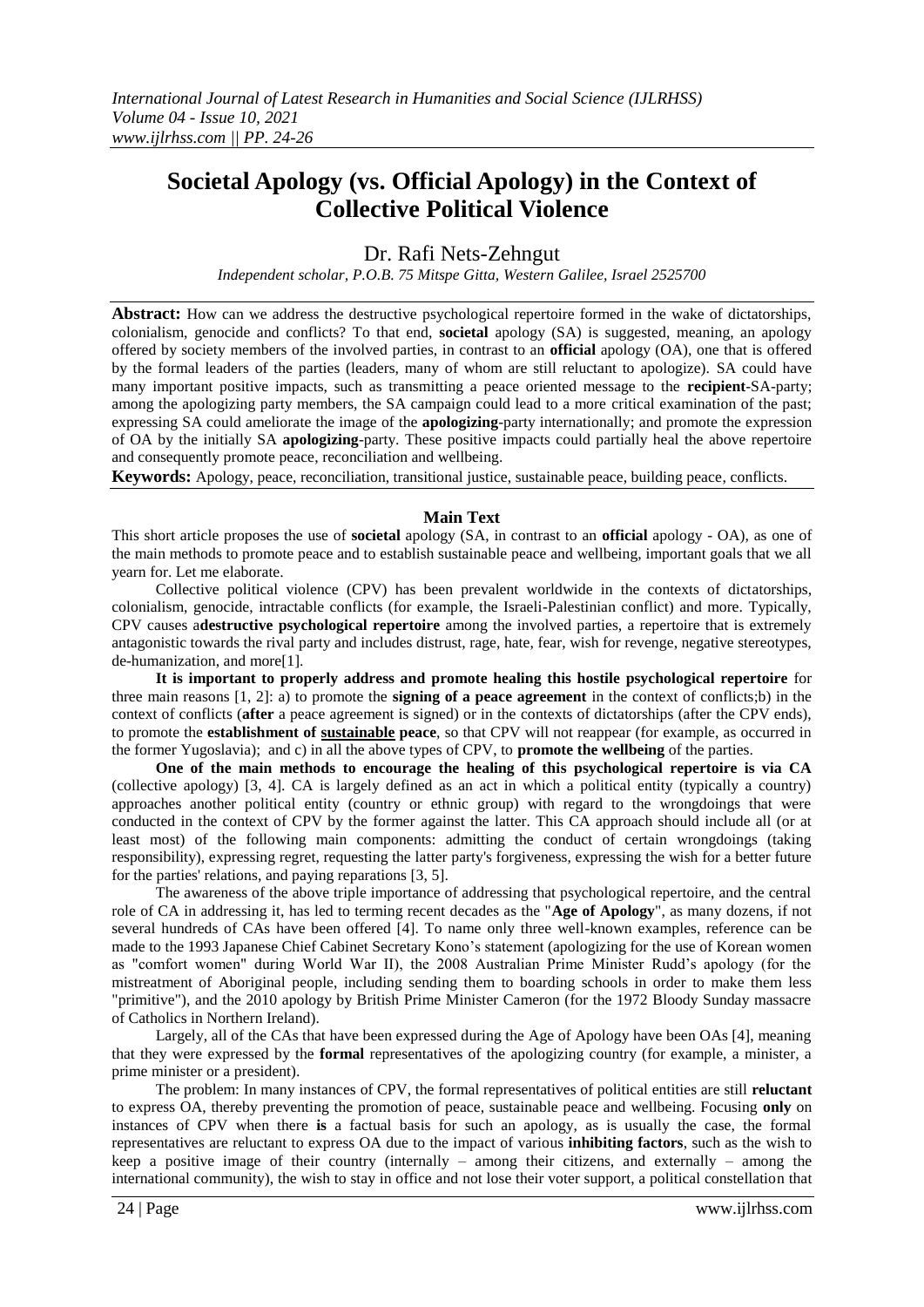# *International Journal of Latest Research in Humanities and Social Science (IJLRHSS) Volume 04 - Issue 10, 2021*

# *www.ijlrhss.com || PP. 24-26*

does not provide enough support for OA expression, or the personal aggressive and non-peaceful characteristics of the leaders [1, 6].

To bypasses this problem, **SA should be conducted in such instances of official reluctance.** SA means that the definition of CA remains intact, although the apology is offered not by the **formal** representatives of the apologizing party, but by its **society members**. Specifically, society members, with the possible advocacy and promotion of various non-governmental organizations, initiate a public campaign among society members to sign a petition that will include the above components of CA, or some of them. After reaching a certain meaningful threshold number of signatures, the petition can be submitted to the people of the rival party (via regular or social media) and/or to its formal representatives.

Regarding the **applicability of SA,** two main thoughts come to mind. **First**, due to the current wide use of the Internet and social media, it is fairly simple to launch a SA campaign [7]. **Second**, at times, SA seems to be more feasible than OA, because society members might not, or might less, be influenced by the abovementioned inhibiting factors [8].

**The positive impact of SA:** Expressing SA can have various positive impacts, all of which are supported by analogous research on CA that has been conducted in the field of peace and conflict studies and in the disciplines of political science, international relations and social psychology. Naming only some of these major impacts, **first**, SA can transmit to the recipient-SA-party's formal leaders and society members a message that many members of the offering-SA-party do acknowledge their party's wrongdoing and wish to promote peace. This, in turn, could lead to a partial healing of the psychological repertoire of some of the leaders and members of the recipient-SA-party [9]. As an analogous example, the abovementioned 2008 Australian Prime Minister apology promoted a positive change of attitude among the Aboriginal people towards the white population in Australia and reconciliation between the two groups [10].Such SA can also promote a reciprocal expression of SA, or even an OA, offered this time by the initial recipient-SA-party to the initial offering-SAparty. As an analogous example, a process of reciprocal peace-oriented act took place in the 1990s Northern Ireland peace process and contributed to its eventual success [11]. **Second**, among the offering-SA-party members, the SA campaign could lead to a deeper and more open and critical examination of the past regarding the given CPV. The topic will be central in the public sphere; various opinions and facts will be presented about it, and this will promote a more solid basis for the historical narratives of the given CPV that are prevalent in that party [8]. **Third**, expressing SA when OA is refused to be expressed could ameliorate the image of the offering-SA-party in the international community. A reverse example for such a case is the refusal of the government of Turkey to admit and apologize for the genocide of some 1.5 million Armenians in 1915 by Turkey. This refusal has resulted in the extensive condemnation of Turkey by various countries [12]. **Fourth**, an initial expression of SA by a given party could promote the following expression of an OA by that same given party. This, because the initial expression of SA makes the formal leaders of that party more aware of the wide adoption by their society members of the historical narrative that supports the expression of SA (meaning, the narrative that admits that wrongdoings have indeed been conducted by their party). An analogous example is the transformation that has been taking place since the late 1990s of part of the Israeli **official** memory regarding the causes of the 1948 Palestinian exodus which led to the creation of the well-known Palestinian refugee problem; a transformation that adopted the critical narrative about these causes (some Palestinians left willingly while some were indeed expelled). This transformation was a result of a similar Israeli-Jewish **societal** memory transformation that started earlier, in the late 1970s [8].

All these positive impacts could partially heal the above repertoire and in turn promote peace, sustainable peace and wellbeing. The influence of these impacts of SA will increase as there will be more signatures on the SA petition.

#### **References**

- [1]. D. Bar-Tal, *Intractable Conflict: Socio-Psychological Foundations and Dynamics* (Cambridge University Press, New York, NY, 2013).
- [2]. J. P. Lederach, *[Building Peace: Sustainable Reconciliation in Divided Societies](https://www.amazon.com/-/he/John-Paul-Lederach/dp/1878379739/ref=sr_1_5?dchild=1&keywords=LEDERACH&qid=1632466337&s=books&sr=1-5)*(United States Institute of Peace Press, Washington, D.C., 1998).
- [3]. I. [Borinca,](https://www.sciencedirect.com/science/article/abs/pii/S0022103121000408#!) M. [Falomir-Pichastor, L](https://www.sciencedirect.com/science/article/abs/pii/S0022103121000408#!). [Andrighetto, S. Halabi,](https://www.sciencedirect.com/science/article/abs/pii/S0022103121000408#!) Overcoming negative reactions to prosocial intergroup behaviors in post-conflict societies: The power of intergroup apology. *Journal of Experimental Social Psychology, 95*, 104-140 (2021).
- [4]. M. Gibney, R. Howard-Hassmann , J. M. Coicaud, N. Steine,*The Age of Apology: Facing Up to the Past*(University of Pennsylvania Press, Philadelphia, PA, 2009).
- [5]. R. J. Lewicki, B. Polin, R. B. Lount, An exploration of the structure of effective apologies. *Negotiation and Conflict Management Research*, *9, 2*, 177-196 (2016).